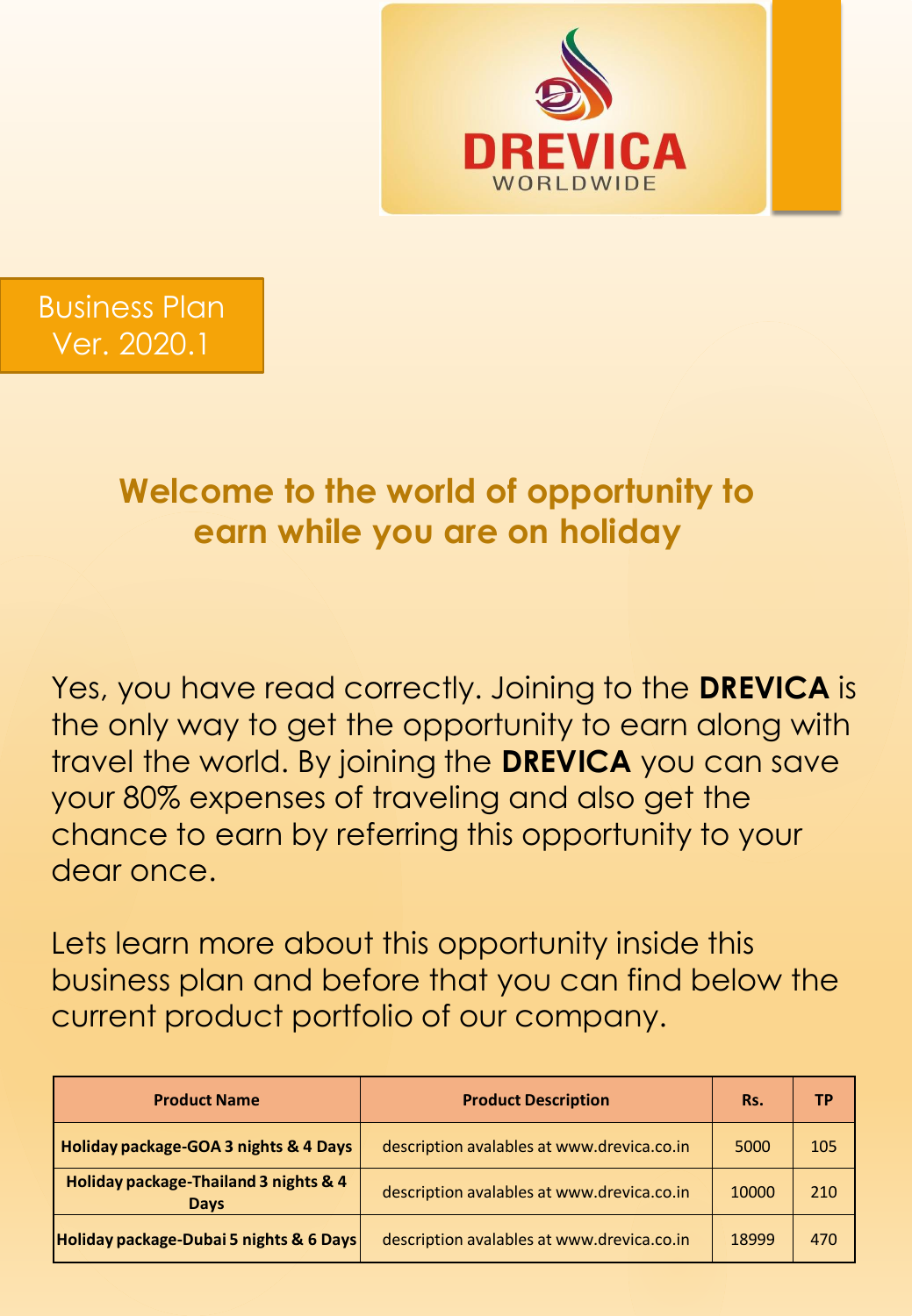



THE ECONOMIC TIMES | Travel

LATEST NEWS FATF asks 150 questions to Pakistan, seeks answers against madrassas linked to proscribed outfits

 $\langle$  >

Industry Auto ▼ Banking/Finance ▼ Cons. Products ▼ Energy ▼ Ind'l Goods/Svs ▼ Healthcare/Biotech ▼ Services More  $\blacktriangledown$  $\bigstar$  Home  $\blacktriangledown$ Advertising Consultancy / Audit Education Hotels / Restaurants Property / C'struction Retail Travel Business News > Industry > Services > Travel > Indians spent Rs 6.5 lakh crore on travel in 2018 Search for News, Stock Quotes & NAV's  $\Omega$ NSE Gainer-Large Cap > **FEATURED FUNDS** Benchmarks > Stock Analysis, IPO, Mutual<br>Funds, Bonds & More mmmmmm  $+ 10.44 \%$ Sensex . CLOSED Shriram Tran Fin ICICI Prudential Bluechip<br>Fund Direct-Growth **INVEST NOW** 41 681 54 4 7 62 1.182.10  $\uparrow$  49.95 Indians spent Rs 6.5 lakh crore on travel in 2018 **GOOD DIVE** Expenditure of Indian travellers grew at a compounded rate of 9.3% over the last three Blocks Runs years and could grow up to \$136 billion

According to the above image you can found that an Indian is spending average 50,000 in a year as a travel expense. **DREVICA** is committed to save your 75% to 80% expense on travel and also giving you chance to earn healthy if you are sharing this opportunity with others.

What you all need to do is just to become partner with **DREVICA**. When we are saying to be partner it means you are getting a business along with this partnership because partnership can happen in business not in a job.. Right…? And we believe that do business there are 2 basic requirements one is to be involved and other is to do some investment in to the business.

As per first requirement you need to be involved and you need to give some time as per your convenience to learn this business, only after that you should start to refer this opportunity to your friends and family members. It depends on you how much you want to earn from this unlimited earning opportunity. You can earn as much as you give time to this business.

If we talk about the investment it is not actually an investment. It is a small spent on our product which gives you one of your dream holiday and you can experience our unique services.

On every referral and spent on purchasing product of our company you will get Travel Point (TP) and this TP can be converted in to the cash and can be use to buy DREVICA'S amazing products like your dream holidays and much more.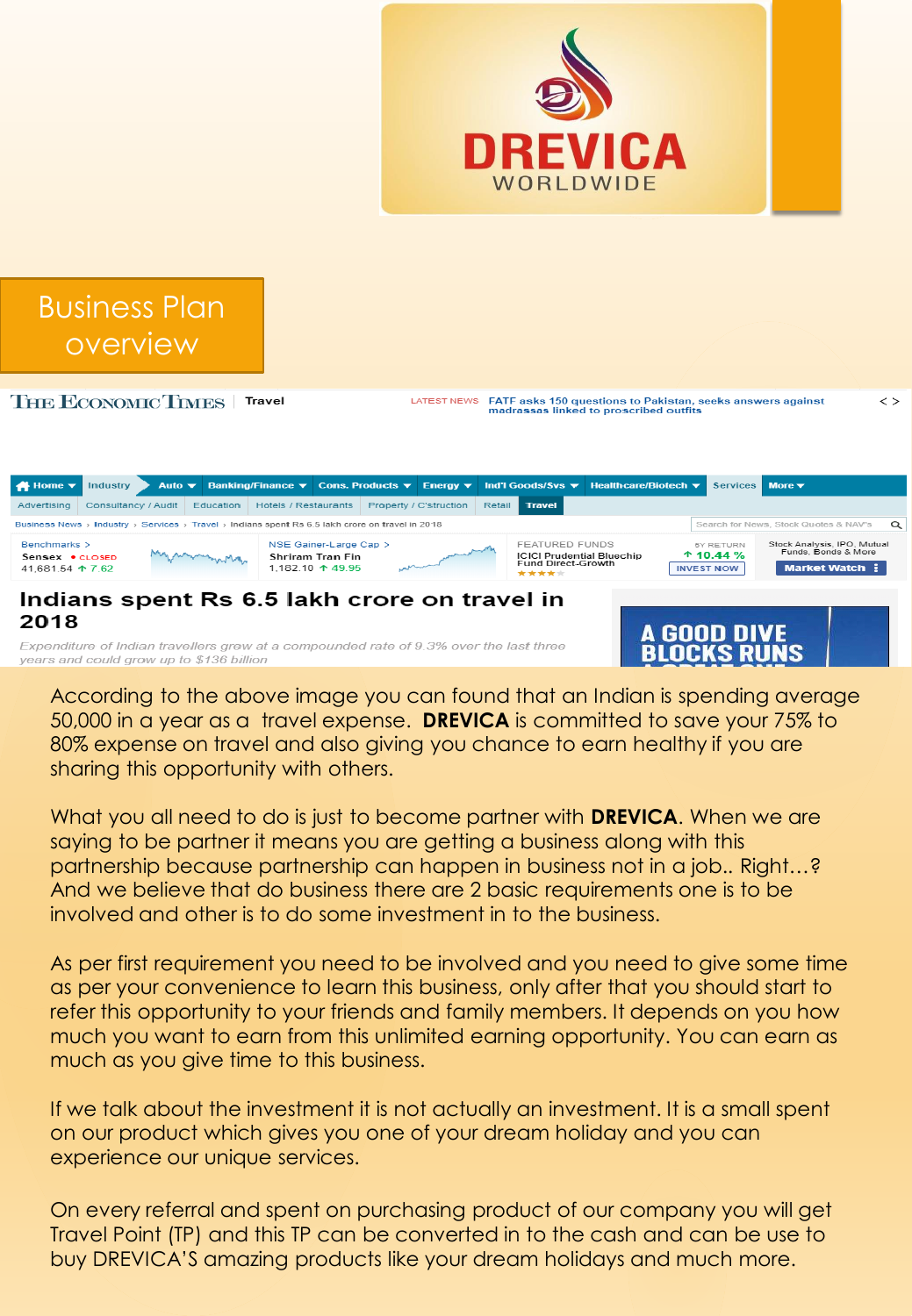

Business Plan overview

#### **In Drevica we are providing income from 8 different ways to our partners**

- ❑ Retail saving ❑ Direct referral income ❑ Team incentive income ❑ TP volume income
- ❑ Rank advancement income
- ❑ Dream Car bonus
- ❑ Dream house bonus
- ❑ Rewards & Recognitions

#### Retail Saving

As a partner of DREVICA you can get every product of the company at only 20% to 25% rate. Means if any product's market price is Rs.1,000 you can get this at only Rs.200 to Rs.250 and can save up to 70% to 80% every time.

### Direct Referral income

You can join DREVICA completely free and purchase our great products with attractive rate. But to start your earning with DREVICA you need to become member by enrolling in one of our different membership plans. Once you become member you can start referring our membership by explaining its unbeatable benefits to others and you can earn Travel points out of this. Below mentioned are our membership plans and earning travel points membership wise.

Note: you can use TP to buy product of the company or can withdraw it from your virtual office and can get convert it @ rate as 1 TP= Rs. 70\*. it means you will get Rs.28,00 or Rs.10,500 or Rs. 21,000 depending on membership referred as a direct referral income on every single referral.

\* TP conversion rate can be change anytime without prior inform to any partner.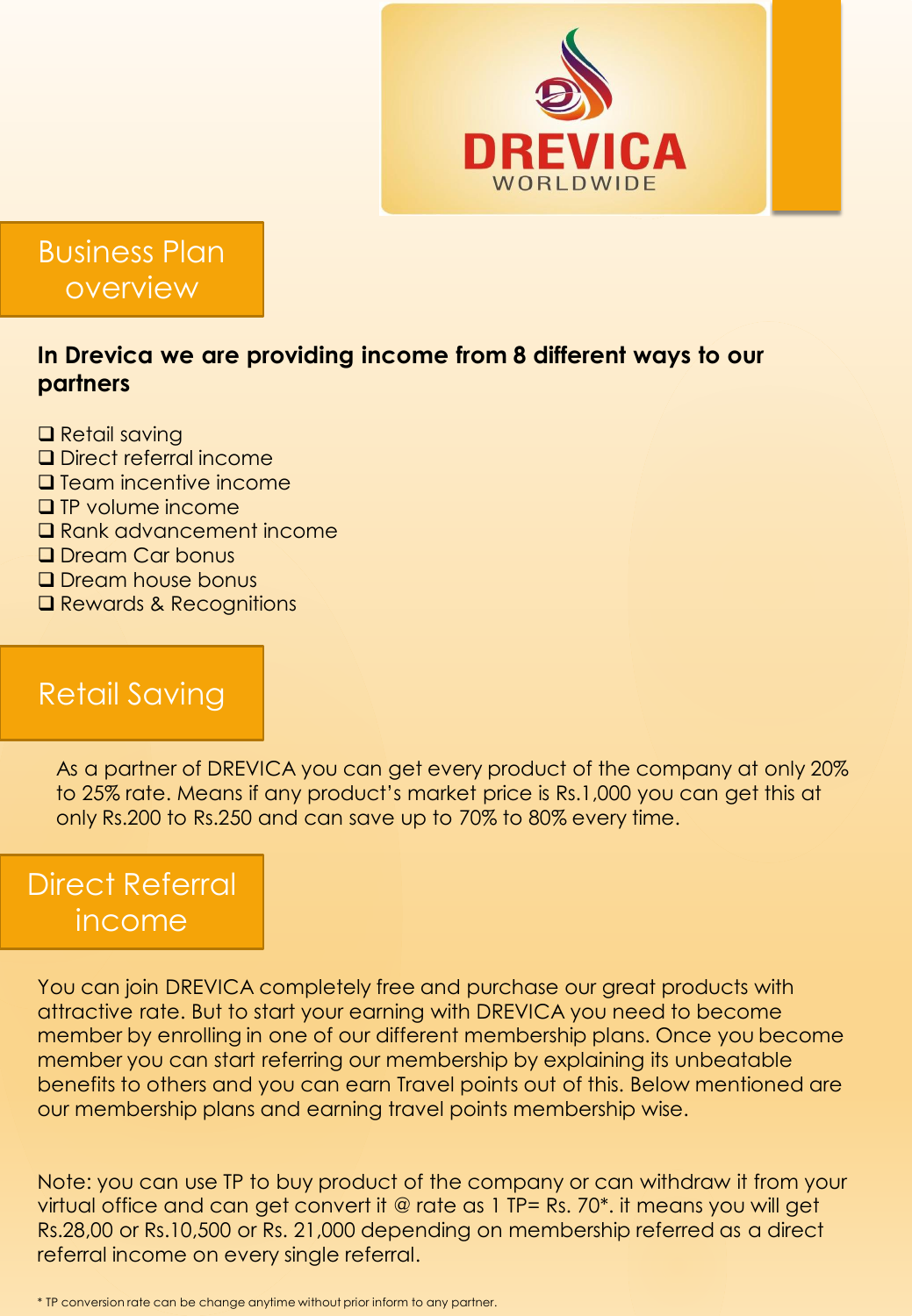

**Membership Plans** 

**Currently we have 3 different membership plan. Below are the plans and its benefits.**

| <b>Membership Membership</b><br><b>Name</b> | <b>Fees</b> | <b>GST</b><br>18% | <b>Membership</b><br><b>Fees including Referral</b><br><b>GST</b> | <b>Direct</b><br><b>TP</b> | <b>Benefit</b>                                                                               |
|---------------------------------------------|-------------|-------------------|-------------------------------------------------------------------|----------------------------|----------------------------------------------------------------------------------------------|
| Silver                                      | 800         | 144               | 944                                                               | 40                         | Domestic holidays- 3 to 4<br>days holidays with flight<br>and long holiday without<br>flight |
| Gold                                        | 3000        | 540               | 3540                                                              | 150                        | Silver holiday+ international<br>holidays with maximum 4 to<br>5 days period                 |
| <b>Diamond</b>                              | 6000        | 1080              | 7080                                                              | 300                        | Silver+Gold holidays+<br>International holidays with<br>maximum 10 to 12 days<br>period      |

#### ૧) સિલ્વર મેમ્બરશિપ

લાઈફટાઈમ મેમ્બરેશિય છે : ३.८००+૧૮% GST = ३.૯૪૪<br>મેમ્બરશિયમાં સમાવિત્ર : DREVICA દ્વારા ચોજાતી કોઈ પણ ડોમેસ્ટિક ( ભારતની) ટ્વરમાં આપ<br>discounted rate થી જઈ શકો છો. જેમ કે ગોવા, સિમલા-મનાલી, કેરળ વગેરે

૨) ગોલ્ડ મેમ્બરશિપ:

લાઈક માટેને મેમ્બરમાં પ્રાન્ચી : રૂ. 3000 + ૧૮% GST = રૂ.3૫૪0.<br>મેમ્બરમાં પ્રામા કર્માણ : : સિલ્વર મેમ્બરશિપમાં આવતી દરેક ટ્રસ્ તેમજ DREVICA લારા યોજાતી કોઈ<br>પણૂ યેશિયન છૂન્ટરનેશનલ ટ્રસ્માં આપ discounted rate શી જઈ શકો છો. મલેશિયા, બાલી વગેરે

#### ૩) ડાયમન્ડ મેમ્બરશિપા

ૂ 3. s000 + 16% GST = 3.9060<br>સિલ્વર મેમ્બરશિપ તથા ગોલ્ડ મેમ્બરશિપમાં આવતી દરેક ટુર તેમજ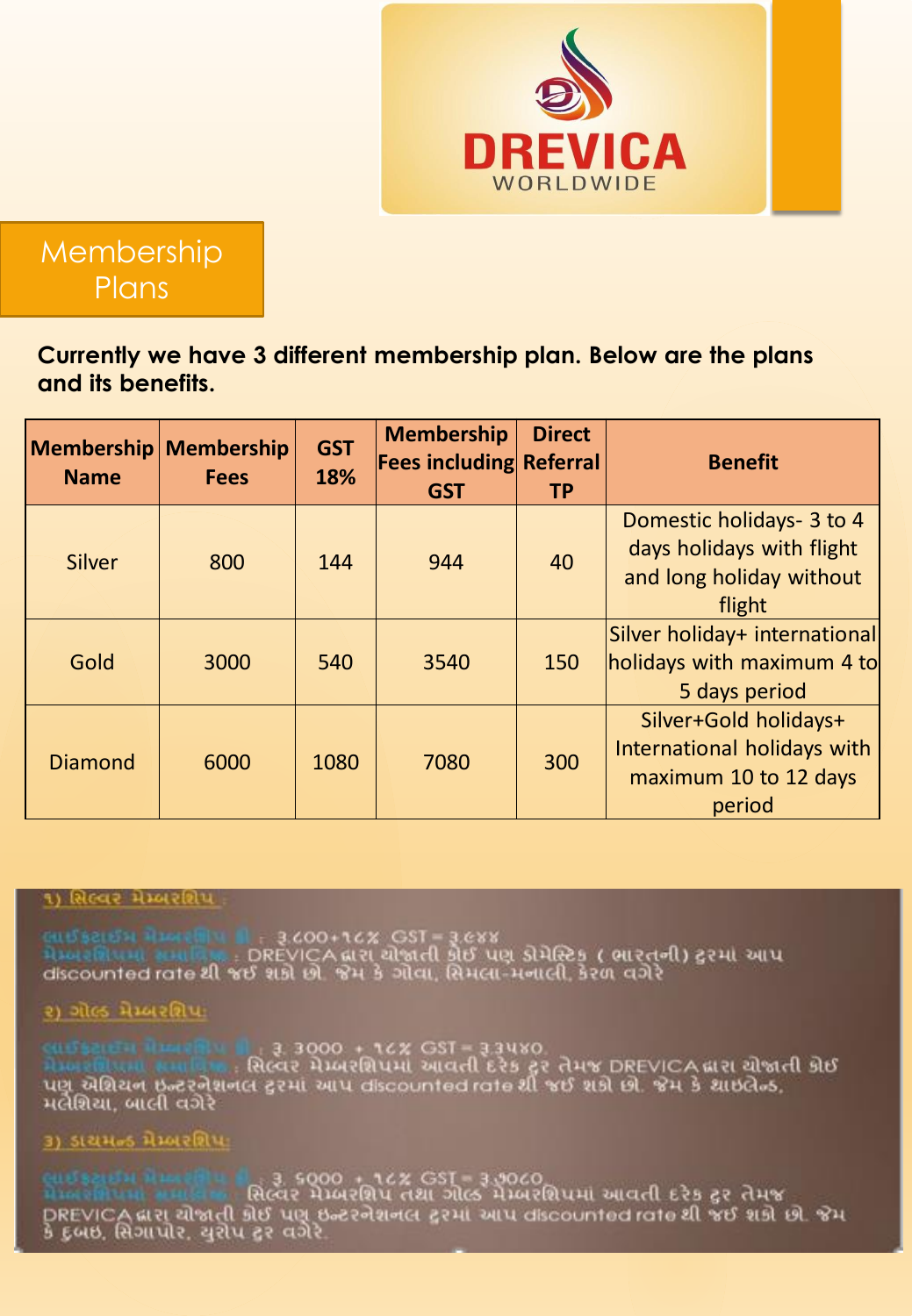

**Qualification** criteria of direct referral income

**It is very much required to understand how you can get direct referral income with company's auto fill plan. Company has a separate plan for direct referral income qualification. It works depending on total joining comes daily in the company from anywhere within the globe. It means any new membership sold will be comes under your direct referral till the time you get qualified to earn its direct referral income.** 

| <b>Membership Name</b> | New joining of worth Rs.<br><b>Required to get direct</b><br>referral TP |
|------------------------|--------------------------------------------------------------------------|
| Silver                 | 8000                                                                     |
| Gold                   | 30000                                                                    |
| Diamond                | 60000                                                                    |

### **Qualification** criteria to get first trip

**We offer trip without TP to our newly joined members to experience them our unique and unbeatable services. To qualify this trip there are certain criteria is predefined by the company. Please understand it well.**

**Once you joined as new member you have to refer minimum one membership which should be same as yours membership or higher than that. For ex. If you joined as GOLD member you have to refer minimum one GOLD or DIAMOND membership to someone to get qualify for first trip.**

**Second criteria is under you minimum of worth Rs. Membership should be come through company's auto fill plan which is as per mentioned in below table.**

| <b>Membership Name</b> | New joining of worth Rs.<br><b>Required to get first trip</b> |
|------------------------|---------------------------------------------------------------|
| Silver                 | 6000                                                          |
| Gold                   | 16000                                                         |
| <b>Diamond</b>         | 32000                                                         |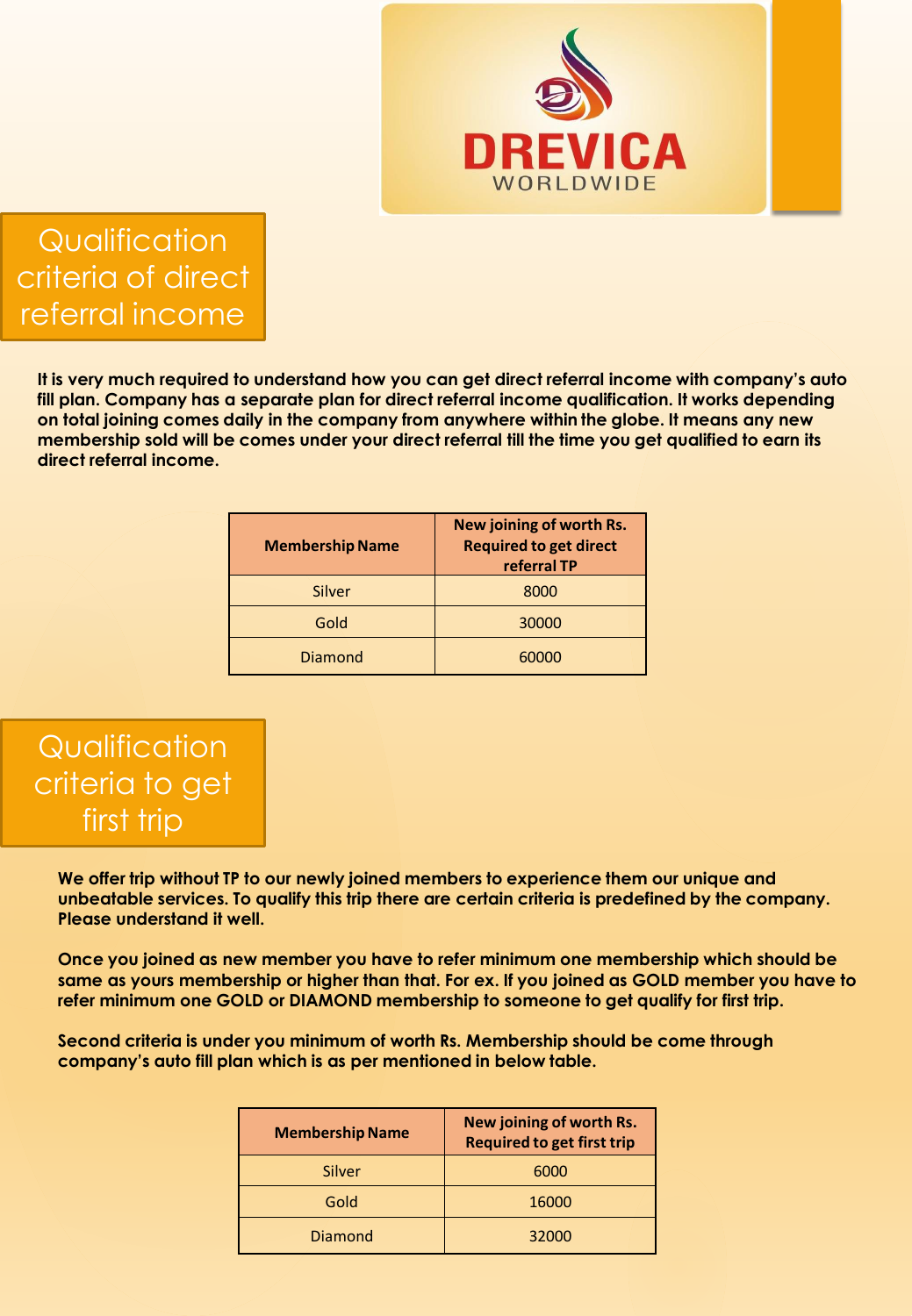

Team incentive income

In this plan you will get 1% to 10% incentive from your team's earning depending on their level. You can get this income up to your 10 levels downlines. Refer below table for more understanding.

| Your<br><b>Direct</b><br>referral | $\mathbf{1}$                      | $\overline{2}$ | 3   | 4   | S.  | 6   |     | 8   | 9   | 10  |
|-----------------------------------|-----------------------------------|----------------|-----|-----|-----|-----|-----|-----|-----|-----|
| <b>Level</b>                      | Incentive % on total team earning |                |     |     |     |     |     |     |     |     |
| 1st                               | 10%                               | 10%            | 10% | 10% | 10% | 10% | 10% | 10% | 10% | 10% |
| 2nd                               | 9%                                | 9%             | 9%  | 9%  | 9%  | 9%  | 9%  | 9%  | 9%  | 9%  |
| 3rd                               |                                   | 8%             | 8%  | 8%  | 8%  | 8%  | 8%  | 8%  | 8%  | 8%  |
| 4th                               |                                   |                | 7%  | 7%  | 7%  | 7%  | 7%  | 7%  | 7%  | 7%  |
| 5th                               |                                   |                |     | 6%  | 6%  | 6%  | 6%  | 6%  | 6%  | 6%  |
| 6th                               |                                   |                |     |     | 5%  | 5%  | 5%  | 5%  | 5%  | 5%  |
| 7th                               |                                   |                |     |     |     | 4%  | 4%  | 4%  | 4%  | 4%  |
| 8th                               |                                   |                |     |     |     |     | 3%  | 3%  | 3%  | 3%  |
| 9th                               |                                   |                |     |     |     |     |     | 2%  | 2%  | 2%  |
| 10th                              |                                   |                |     |     |     |     |     |     | 1%  | 1%  |

When you reach 10 and above direct referral you will start getting incentive up to the 10 levels in this plan.

# TP volume income

This income you will get on your every indirect joining depending on at your which level new joining is done. You can earn 10 TP from your first level and get up to 10<sup>th</sup> level where you can get 2 TP on every new joining. Please go through the below table for your level wise actual TP earning in TP volume income plan.

| Your<br>Direct<br>referral | 1                                             | 2                                 | 3                                 | 4                                                                                                                                                    | 5                                 | 6                                                                                             | 7                                 | 8                                 | 9                                 | 10                                |
|----------------------------|-----------------------------------------------|-----------------------------------|-----------------------------------|------------------------------------------------------------------------------------------------------------------------------------------------------|-----------------------------------|-----------------------------------------------------------------------------------------------|-----------------------------------|-----------------------------------|-----------------------------------|-----------------------------------|
| Level                      | <b>Actual TP earn on every single joining</b> |                                   |                                   |                                                                                                                                                      |                                   |                                                                                               |                                   |                                   |                                   |                                   |
| <b>Members</b><br>hip      | Silver   Gold  <br><b>Diamond</b>             | Silver   Gold  <br><b>Diamond</b> | Silver   Gold  <br><b>Diamond</b> | Silver   Gold  <br><b>Diamond</b>                                                                                                                    | Silver   Gold  <br><b>Diamond</b> | Silver   Gold  <br><b>Diamond</b>                                                             | Silver   Gold  <br><b>Diamond</b> | Silver   Gold  <br><b>Diamond</b> | Silver   Gold  <br><b>Diamond</b> | Silver   Gold  <br><b>Diamond</b> |
| 1st                        |                                               |                                   |                                   | 2.5   10   20   2.5   10   20   2.5   10   20   2.5   10   20                                                                                        |                                   | 2.5   10   20   2.5   10   20   2.5   10   20   2.5   10   20   2.5   10   20   2.5   10   20 |                                   |                                   |                                   |                                   |
| 2nd                        |                                               |                                   |                                   | 2.20   9   18  2.20   9   18  2.20   9   18  2.20   9   18  2.20   9   18  2.20   9   18  2.20   9   18  2.20   9   18  2.20   9   18  2.20   9   18 |                                   |                                                                                               |                                   |                                   |                                   |                                   |
| 3rd                        | 2   8   16                                    | 2   8   16                        | 2   8   16                        | 2   8   16                                                                                                                                           | 2   8   16                        | 2   8   16                                                                                    | 2   8   16                        | 2   8   16                        | 2   8   16                        | 2   8   16                        |
| 4th                        |                                               |                                   |                                   | 1.75   7   14 1.75   7   14 1.75   7   14 1.75   7   14 1.75   7   14 1.75   7   14 1.75   7   14 1.75   7   14 1.75   7   14 1.75   7   14          |                                   |                                                                                               |                                   |                                   |                                   |                                   |
| 5th                        | $1.5$   6   12                                | 1.5   6   12                      | 1.5   6   12                      | 1.5   6   12                                                                                                                                         | 1.5   6   12                      | 1.5   6   12                                                                                  | 1.5   6   12                      | 1.5   6   12                      | 1.5   6   12                      | 1.5   6   12                      |
| 6th                        | 1   2   4                                     | 1   2   4                         | 1   2   4                         | 1   2   4                                                                                                                                            | 1   2   4                         | 1   2   4                                                                                     | 1   2   4                         | 1   2   4                         | 1   2   4                         | 1   2   4                         |
| 7th                        | 1   2   4                                     | 1   2   4                         | 1   2   4                         | 1   2   4                                                                                                                                            | 1   2   4                         | 1   2   4                                                                                     | 1   2   4                         | 1   2   4                         | 1   2   4                         | 1   2   4                         |
| 8th                        | 1   2   4                                     | 1   2   4                         | 1   2   4                         | 1   2   4                                                                                                                                            | 1   2   4                         | 1   2   4                                                                                     | 1   2   4                         | 1   2   4                         | 1   2   4                         | $1 \mid 2 \mid 4$                 |
| 9th                        | 1   2   4                                     | 1   2   4                         | 1   2   4                         | 1   2   4                                                                                                                                            | 1   2   4                         | 1   2   4                                                                                     | 1   2   4                         | 1   2   4                         | 1   2   4                         | 1   2   4                         |
| <b>10th</b>                | 1   2   4                                     | 1   2   4                         | $1 \mid 2 \mid 4$                 | 1   2   4                                                                                                                                            | 1   2   4                         | 1   2   4                                                                                     | 1   2   4                         | 1   2   4                         | 1   2   4                         | $1 \mid 2 \mid 4$                 |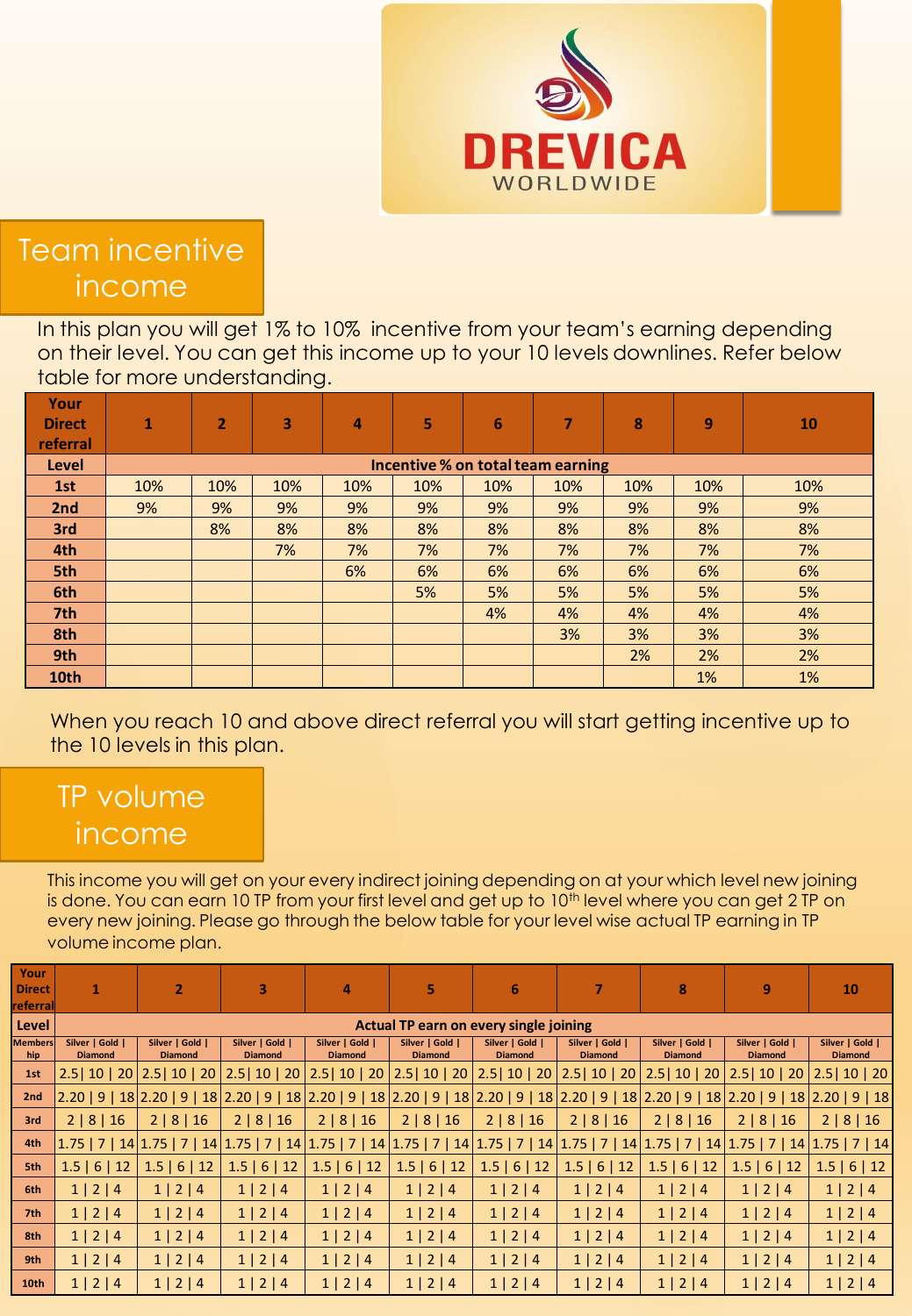

#### Rank advancement income

There are 8 ranks in organisation and you can achieve this ranks by certain conditions. This conditions are as per mentioned below and by achieving higher ranks you can earn healthy TPs every month. **To receive rank advancement income for AVP ,VP & Director level you need to maintain condition for 3 consecutive months.**

| Sr. No.        | <b>Ranks in organisation</b> | <b>Require</b><br>direct<br>referral | <b>Require minimum</b><br>joining TP from<br>every leg | <b>Monthly</b><br>reward in<br><b>TP</b> |
|----------------|------------------------------|--------------------------------------|--------------------------------------------------------|------------------------------------------|
|                | <b>Executive</b>             | 3                                    | 1000                                                   | 30                                       |
| $\overline{2}$ | Sr. Executive                | 5                                    | 1300                                                   | 70                                       |
| 3              | Asst. Manager                | 7                                    | 1650                                                   | 135                                      |
| $\overline{4}$ | <b>Manager</b>               | 9                                    | 2000                                                   | 235                                      |
| 5              | Sr. Manager                  | 9                                    | 2300                                                   | 300                                      |
| 6              | Associate vice precident     | 10                                   | 3000                                                   | 500                                      |
|                | <b>Vice Precident</b>        | 10                                   | 4000                                                   | 700                                      |
| 8              | <b>Director</b>              | 10                                   | 7000                                                   | 1500                                     |

## Dream CAR **Bonus**

To facilitate our every partner we are providing them their dream car bonus which is 3% TP sharing from company's total TP distributed in entire particular month. This bonus can be earned after achieving the Asst. Manager Rank and its calculation will be done on car bonus point collected by the partner as per below mentioned method.

> Car Bonus Point value

3% of company's Total TP

Total Car bonus point collected

#### Dream HOME bonus

To facilitate our every partner we are providing them their dream home bonus which is 3% TP sharing from company's total TP distributed in entire particular month. This bonus can be earned after achieving the Sr. Manager Rank and its calculation will be done on home bonus point collected by the partner as per below mentioned method.

> Home Bonus Point value <sup>=</sup>

3% of company's Total TP

Total Home bonus point collected